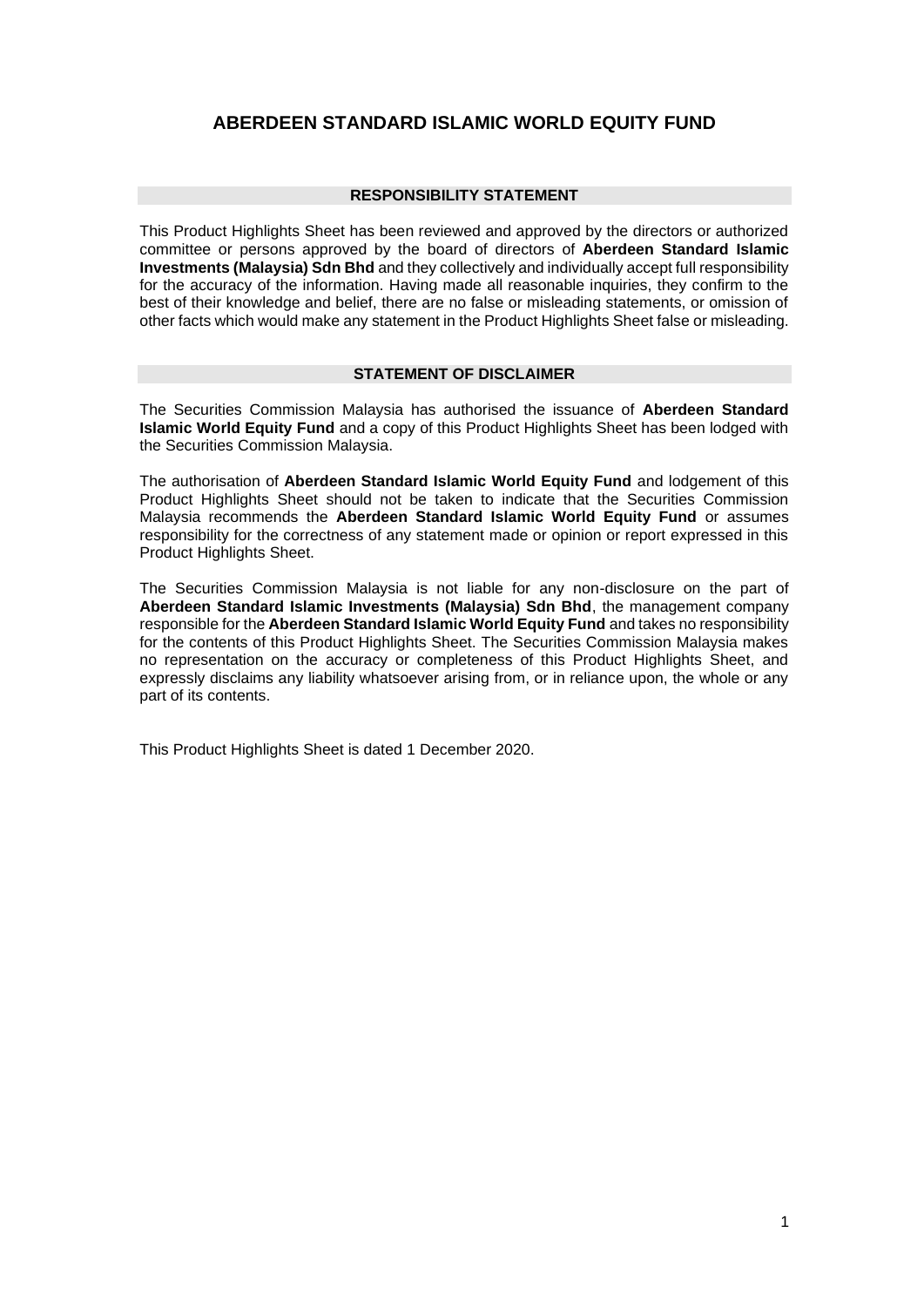**This Product Highlights Sheet only highlights the key features and risks of the Fund.** 

**Investors are advised to request, read and understand the prevailing Prospectus in respect of the Aberdeen Standard Islamic World Equity Fund and its supplementary(ies) (if any) before deciding to invest.**

# **PRODUCT HIGHLIGHTS SHEET**

# **ABERDEEN STANDARD ISLAMIC WORLD EQUITY FUND**

| <b>Type of Product</b>   | Unit Trust                                               |
|--------------------------|----------------------------------------------------------|
| <b>Fund Category</b>     | Equity (Islamic)                                         |
| <b>Fund Type</b>         | Growth                                                   |
| <b>Launch Date</b>       | 17 January 2013                                          |
| <b>Capital Protected</b> | <b>No</b>                                                |
| <b>Name of Manager</b>   | Aberdeen Standard Islamic Investments (Malaysia) Sdn Bhd |

# **PRODUCT SUITABILITY**

# **Who is this product suitable for?**

The Fund is suitable for investors who seek capital appreciation over a long term investment horizon and who are willing to accept high level of risk. For additional assessments on product suitability, please consult professional advisers.

*For further details on the investment objective of the Fund, kindly refer to section 3.1 of the Prospectus.*

# **KEY PRODUCT FEATURES**

## **What am I investing in?**

The Fund is an equity (Islamic) fund that seeks to achieve capital appreciation in the long term through investments in Shariah-compliant equities and Shariah-compliant equity related securities# .

# Shariah-compliant equity related securities such as Shariah-compliant warrants.

| Policy<br>Investment<br>and Strategy | The Fund seeks to achieve its objective by investing in an<br>international portfolio of Shariah-compliant equities and Shariah-<br>compliant equity related securities of companies with good growth<br>potential. The countries that the Fund will invest in will include, but<br>are not limited to Canada, United States of America, United Kingdom,<br>France, Germany, Italy, Netherlands, Sweden, Switzerland, Japan,<br>Australia, China, Hong Kong, South Korea, Singapore, Taiwan, Brazil<br>and Mexico.<br>For further details on the investment policy and strategy of the Fund,<br>kindly refer to section 3.4 of the Prospectus. |
|--------------------------------------|------------------------------------------------------------------------------------------------------------------------------------------------------------------------------------------------------------------------------------------------------------------------------------------------------------------------------------------------------------------------------------------------------------------------------------------------------------------------------------------------------------------------------------------------------------------------------------------------------------------------------------------------|
| <b>Asset Allocation</b>              | The Fund will invest 90% - 100% of its NAV in Shariah-compliant<br>equities and Shariah-compliant equity related securities. The<br>remainder of the NAV of the Fund not invested in Shariah-compliant<br>equities and Shariah-compliant equity related securities will be<br>invested in Islamic liquid assets and/or held in cash.                                                                                                                                                                                                                                                                                                           |
| <b>Benchmark</b>                     | MSCI ACWI Islamic (Shariah) Index                                                                                                                                                                                                                                                                                                                                                                                                                                                                                                                                                                                                              |
| <b>Distribution Policy</b>           | As the objective of the Fund is to provide capital appreciation,<br>distribution of income, if any, is incidental.                                                                                                                                                                                                                                                                                                                                                                                                                                                                                                                             |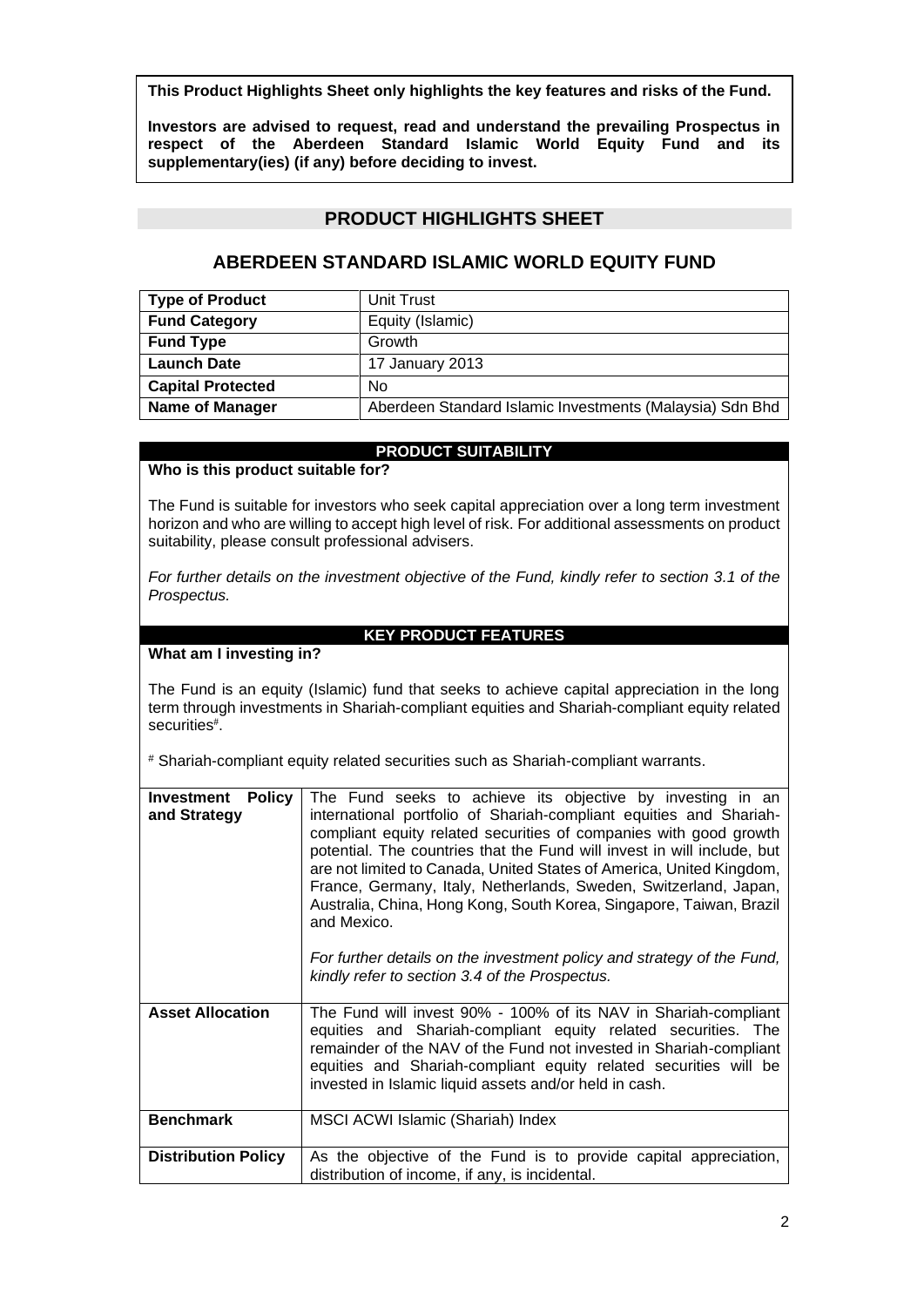### **Who am I investing with? Who are the parties involved?**

| Manager            | Aberdeen Standard Islamic Investments (Malaysia) |
|--------------------|--------------------------------------------------|
|                    | Sdn Bhd                                          |
| Manager's Delegate | Aberdeen Asset Managers Limited                  |
| Trustee            | <b>CIMB Islamic Trustee Berhad</b>               |
| Trustee's Delegate | <b>CIMB Islamic Bank Berhad</b>                  |
| Shariah Adviser    | Amanie Advisors Sdn Bhd                          |
| <b>Tax Adviser</b> | Ernst & Young Tax Consultants Sdn Bhd            |
| Auditor            | PricewaterhouseCoopers                           |

*For disclosure of Related-Party Transactions / Conflict of Interest, please refer to section 11 of the Prospectus.*

### **What are the possible outcomes of my investment?**

The prices of units in the Fund may go down as well as up due to price fluctuations of the investments that the Fund invests in. A possible loss of all or part of the principal invested cannot be ruled out. No guarantee is given, express or implied, that investors will receive returns on their investments, or that investors will get back their initial amount invested in full. The Manager endeavours to mitigate this risk by employing a systematic investment process that incorporates risk management process.

*Please refer to section 4.3 of the Prospectus for further information.*

# **KEY RISKS**

### **What are the key risks of this investment?**

The general risks of investing in the Fund are as follows:

- Possibility of Loss:
- Market Risk:
- Liquidity Risk;
- Inflation Risk; and
- Risk of Non-Compliance

The specific risks associated with the Shariah-compliant instruments or equities in which the Fund will invest include:

- External Investment Manager Risk;
- Stock Specific Risk:
- Concentration Risk;
- Reclassification of Shariah Status Risk;
- Currency Risk;
- Shariah-compliant Warrants Risk;
- Emerging and Developing Markets Risk;
- Taxation; and
- **Execution and Counterparty Risk**

In view of the aforesaid risks in the *emerging and developing markets*, which may not be exhaustive, if the Fund invests in the emerging and developing markets, the investments of the Fund may be exposed to higher volatility and uncertainty compared to investing in a developed market; such exposure will then expose the Unit Holders to higher risk compared to a fund which invests in developed markets.

*Please refer to section 4 of the Prospectus for further details.*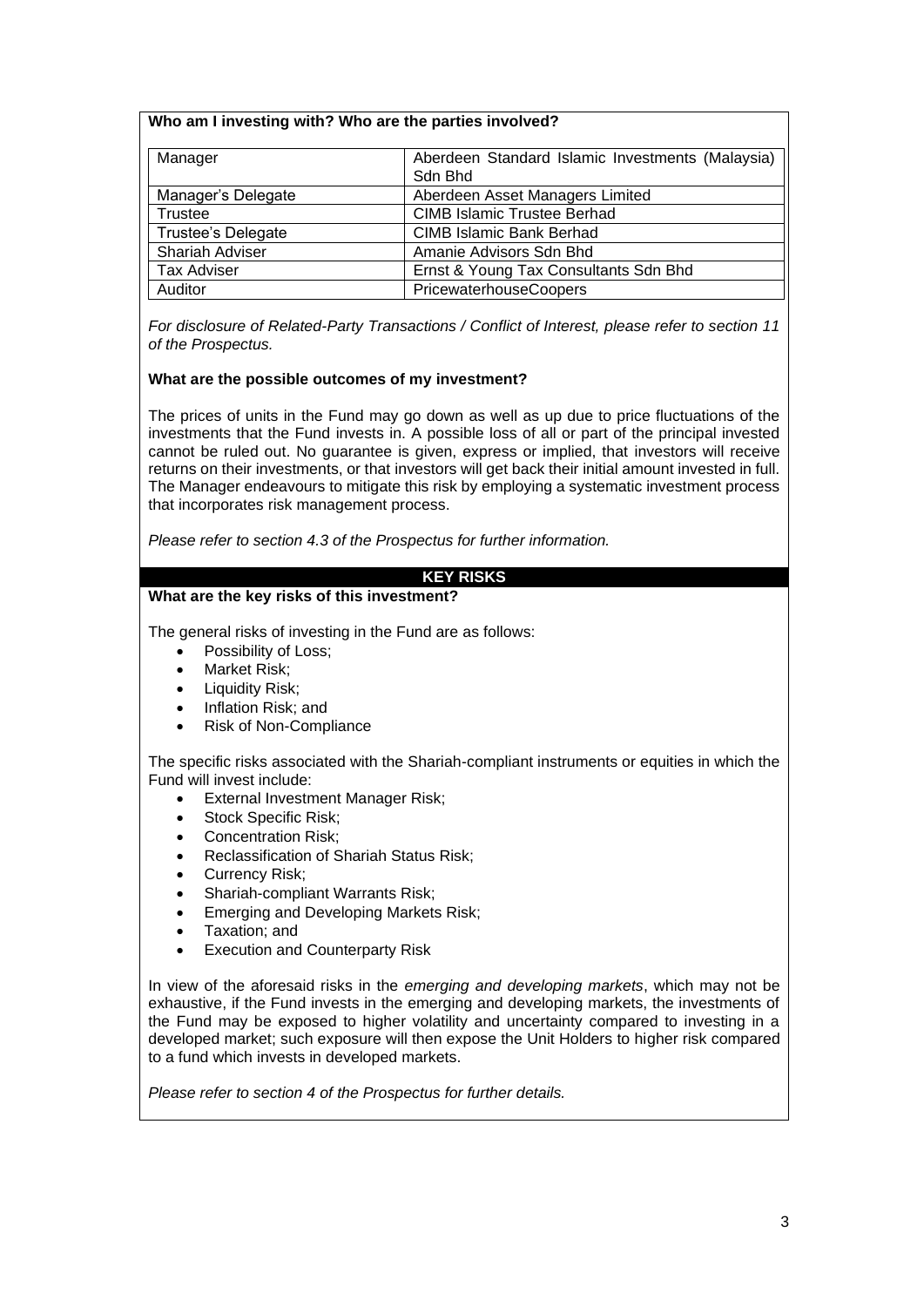| FEE, CHARGES AND EXPENSES                         |                                                                                                                                                                                            |  |
|---------------------------------------------------|--------------------------------------------------------------------------------------------------------------------------------------------------------------------------------------------|--|
| What are the fees, charges and expenses involved? |                                                                                                                                                                                            |  |
| <b>Sales Charge</b>                               | Up to *5.00% of the NAV per Unit                                                                                                                                                           |  |
|                                                   | For details of computation of Sales Charge, kindly refer to section<br>6.4 of the Prospectus.                                                                                              |  |
|                                                   | * Investors may negotiate with their preferred distributors for a lower<br>Sales Charge. Investment through the distributors shall be subject<br>to their respective terms and conditions. |  |
| <b>Redemption Charge</b>                          | None.                                                                                                                                                                                      |  |
|                                                   | Please refer to section 6.8 of the Prospectus for further details on<br>redemption of Units.                                                                                               |  |
| <b>Transfer Fee</b>                               | None.                                                                                                                                                                                      |  |
|                                                   | Please refer to section 6.11 of the Prospectus for further details on<br>transfer of Units.                                                                                                |  |
| <b>Switching Fee</b>                              | Up to 1.00% of the amount switched from the Fund.                                                                                                                                          |  |
|                                                   | Please refer to section 6.10 of the Prospectus for further details on<br>switching of Units.                                                                                               |  |
| <b>Annual Management</b><br>Fee                   | 1.75% of the NAV of the Fund attributable to Class A.                                                                                                                                      |  |
|                                                   | For details of computation of the annual management fee, kindly<br>refer to section 6.3 of the Prospectus.                                                                                 |  |
| <b>Annual Trustee Fee</b>                         | Up to 0.04% of the NAV of the Fund, subject to a minimum of<br>RM15,000 per annum (excluding foreign custodian fees and<br>charges, if applicable).                                        |  |
|                                                   | For details of computation of the annual trustee fee, kindly refer to<br>section 6.3 of the Prospectus.                                                                                    |  |
| <b>Other Expenses</b>                             | Only the expenses that are directly related to the Fund and<br>permitted by the Deed can be charged to the Fund.                                                                           |  |
|                                                   | Please refer to section 5.7 of the Prospectus for further details.                                                                                                                         |  |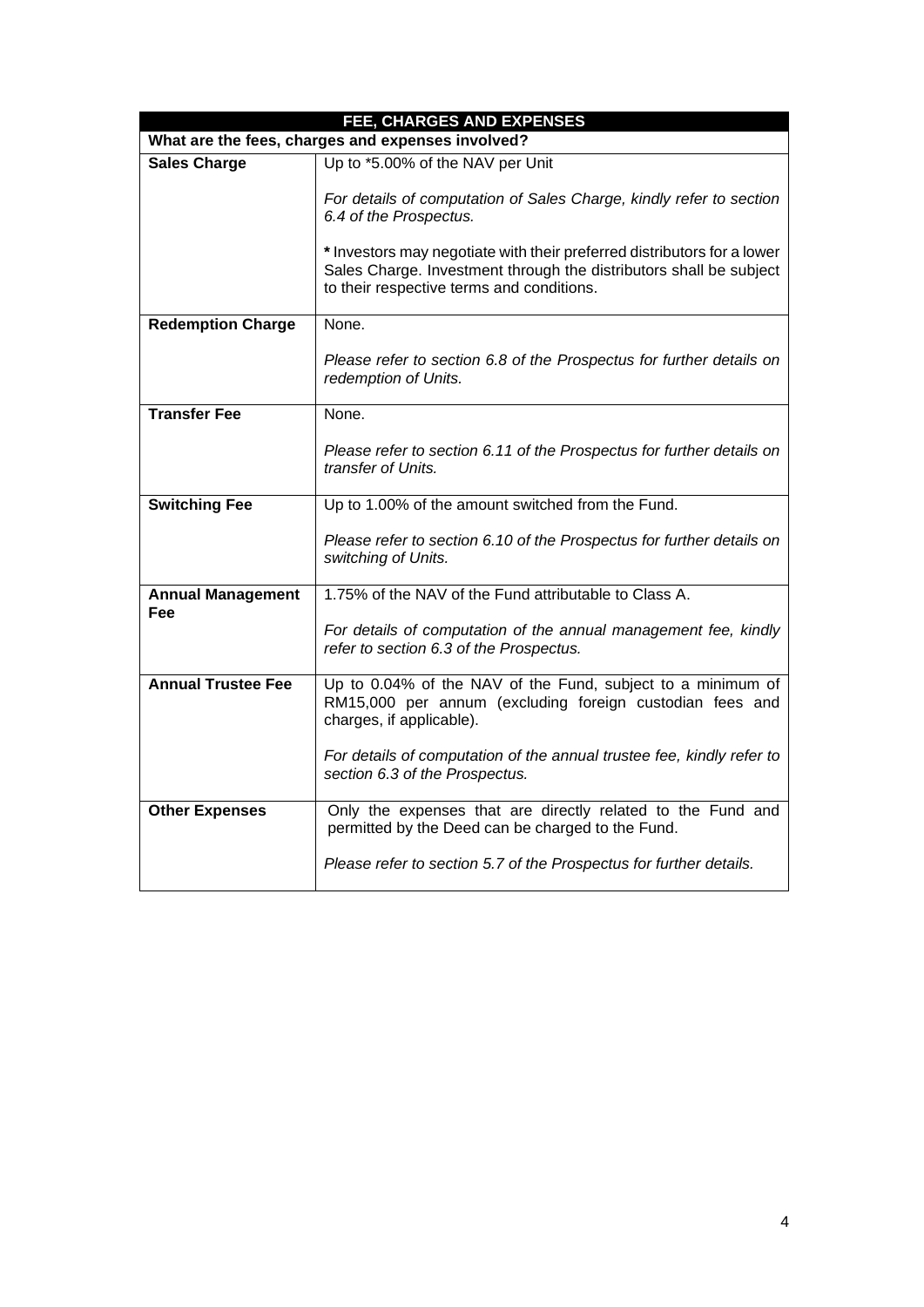# **VALUATIONS AND EXITING FROM INVESTMENT**

#### **How often are valuations available?**

- Prices are updated daily on our website at [www.aberdeenstandard.my.](http://www.aberdeenstandard.my/) Prices will also be available on selected distributors' websites.
- The valuation point of the Fund is at the close of business of the last relevant Eligible Market on each Business Day.

### **How can I exit from this investment and what are the risks and costs involved?**

- You may redeem all or some of the Units (subject to the requirements on minimum holdings being satisfied) held on any Business Day by completing an application form.
- On any Business Day, the Manager may limit the maximum number of Units to be redeemed to 10% of the total number of Units in circulation of the Fund on that Business Day.
- If you are eligible for the Cooling-off Right and you change your mind about an investment that you have made in the Fund, you may exercise the Cooling-off Right within six (6) Business Days from the date your application for Units is accepted by the Manager. A refund for every Unit held if you exercise the Cooling-off Right would be the sum of: (a) the NAV per Unit on the day the Units were first purchased; and
	- (b) the Sales Charge originally imposed on the day the Units were purchased.
- All such requests must be received or be deemed to have been received by the Manager on or before 4.00 p.m. on a Business Day. Requests received or deemed to have been received after 4.00 p.m. will be treated as having been received on the following Business Day. The cut-off time will be determined based on the time and date stamp made by the Manager.
- Cooling-off proceeds will only be paid after the Manager receives cleared funds for the original investment. Such proceeds shall be refunded to you within 10 days of receipt of application for cooling-off.

*For further details on redemption of Units and cooling-off, please refer to sections 6.8 and 6.9 of the Prospectus.*

### **FUND PERFORMANCE**

For the financial period ended 30 June 2020:

#### **Class A- MYR**

| Average<br><b>Total Return</b> | 6 months<br>01.01.2020<br>to<br>30.06.2020<br>(%) | 1 years<br>01.07.2019<br>to<br>30.06.2020<br>(%) | 3 years<br>(annualised)<br>01.07.2018<br>to<br>30.06.2020<br>(%) | 5 years<br>(annualised)<br>01.07.2016<br>to<br>30.06.2020<br>(%) | <b>Since</b><br>inception<br>(annualised)<br>06.02.2013 to<br>30.06.2020 (%) |
|--------------------------------|---------------------------------------------------|--------------------------------------------------|------------------------------------------------------------------|------------------------------------------------------------------|------------------------------------------------------------------------------|
| Fund                           | 0.75                                              | 7.82                                             | 4.53                                                             | 5.61                                                             | 7.93                                                                         |

**Source:** Lipper for Investment Management as at 30 June 2020.

|                            | 1 year     | 1 vear     | 1 vear     | 1 vear     | 1 year     |
|----------------------------|------------|------------|------------|------------|------------|
|                            | 30.06.2019 | 30.06.2018 | 30.06.2017 | 30.06.2016 | 30.06.2015 |
| <b>Annual Total Return</b> | to         | to         | to         | to         | to         |
|                            | 30.06.2020 | 30.06.2019 | 30.06.2018 | 30.06.2017 | 30.06.2016 |
|                            | (%)        | (%)        | (%)        | (%)        | (%)        |
|                            | 7.82       | 5.04       | 0.85       | 14.17      | 0.79       |
| Fund                       |            |            |            |            |            |

**Source:** Lipper for Investment Management as at 30 June 2020.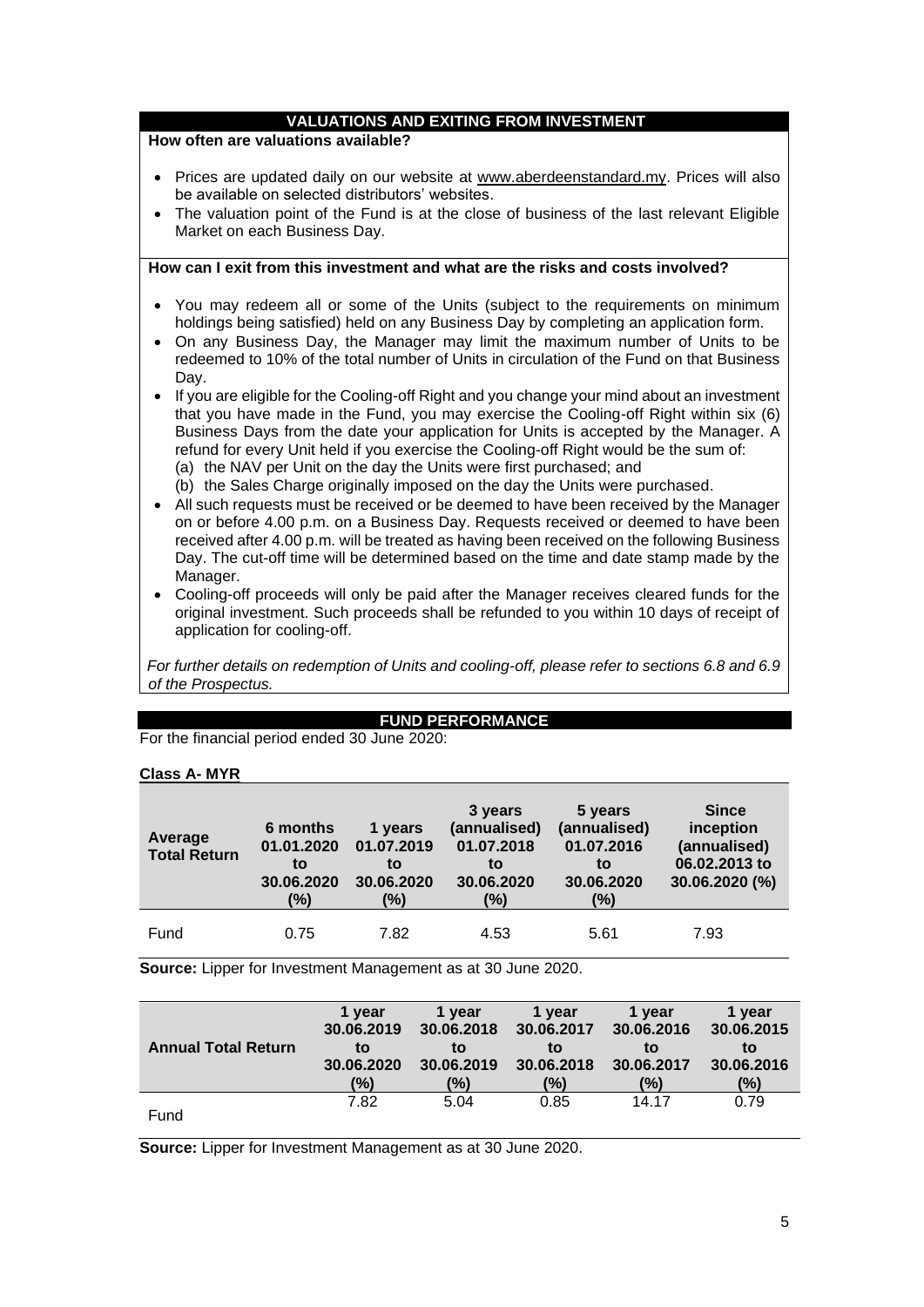# **Basis of calculation and assumption made in calculating the returns**

The performance figures are a comparison of the growth/decline in NAV for the stipulated period, taking into account all the distributions payable (if any) during the stipulated period.

An illustration of the above would be as follows:

| Capital Return $=$                | NAV per Unit End / NAV per Unit Beginning - 1                                                                                                         |
|-----------------------------------|-------------------------------------------------------------------------------------------------------------------------------------------------------|
| Income Return $=$                 | Income Distribution per Unit / NAV per Unit Ex-Distribution                                                                                           |
| <b>Total Return</b><br>$=$        | Capital Return x Income Return - 1                                                                                                                    |
| <b>Class A-MYR</b>                |                                                                                                                                                       |
| Capital Return =<br>$=$<br>$=$    | {NAV per Unit @ 30.6.2020 $\div$ NAV per Unit @ 30.06.2019 - 1} x 100<br>$\{1.7658 \div 1.6377 - 1\} \times 100$<br>7.8219%                           |
| Income Return $=$<br>$=$          | {Income Distribution per Unit $\div$ NAV per Unit Ex-Distribution} x 100<br>Nil                                                                       |
| <b>Total Return</b><br>$=$<br>$=$ | $\left[\frac{1}{2}$ + Capital Return) x (1+Income Return)} - 1] x 100<br>$\left[\frac{1}{1 + 7.8219\%}\right] \times (1 + 0\%)$ – 1] x 100<br>7.8219% |

**PAST PERFORMANCE OF THE FUND IS NOT AN INDICATION OF ITS FUTURE PERFORMANCE**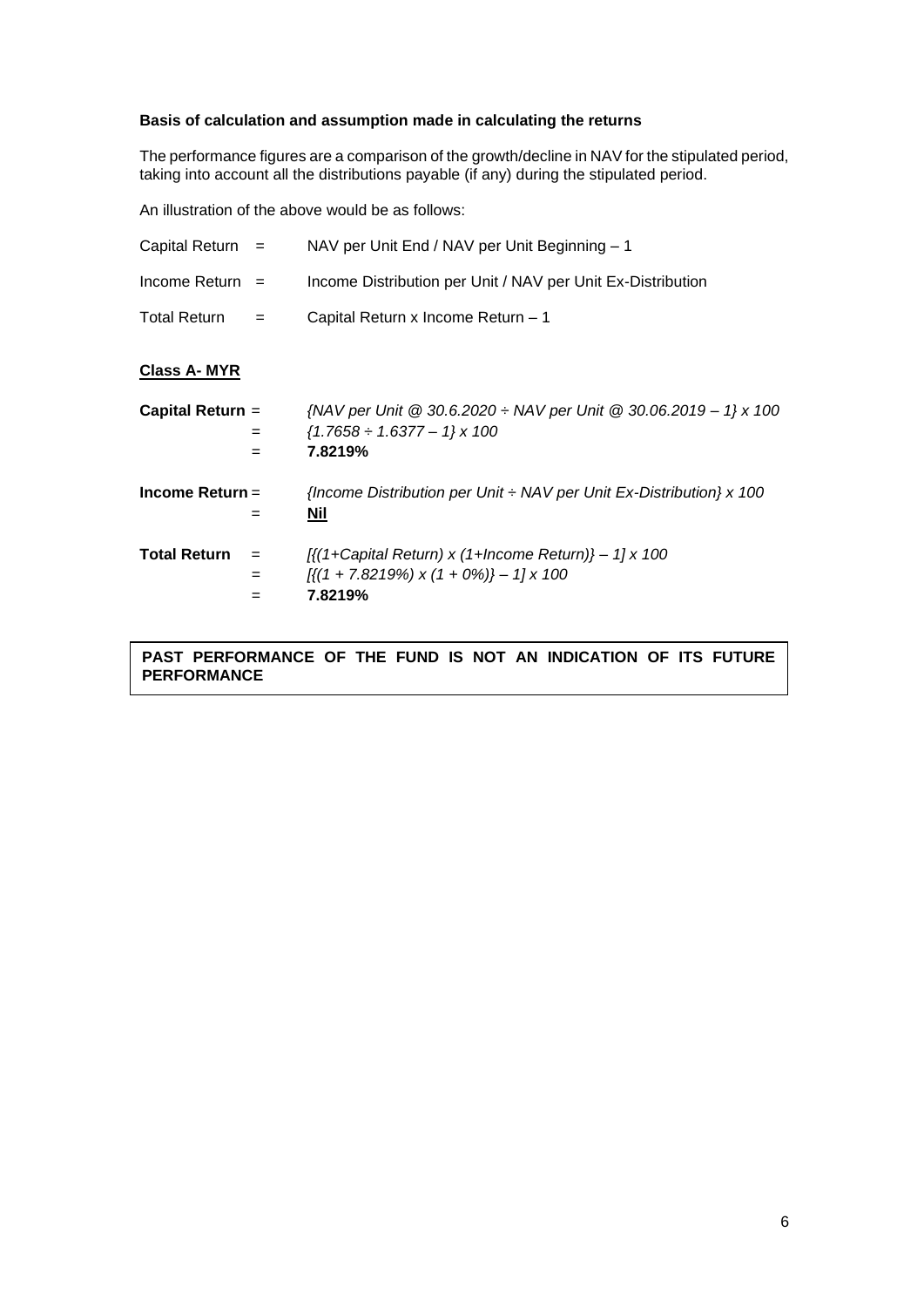|                                           |                                                                                                                                                                                                                                                                                  | <b>MANAGER'S REPORT</b>                                                   |                                                                       |                                                                                                                                                                                                                                                                                                                                                                                                                                                                                                                                                                                                     |
|-------------------------------------------|----------------------------------------------------------------------------------------------------------------------------------------------------------------------------------------------------------------------------------------------------------------------------------|---------------------------------------------------------------------------|-----------------------------------------------------------------------|-----------------------------------------------------------------------------------------------------------------------------------------------------------------------------------------------------------------------------------------------------------------------------------------------------------------------------------------------------------------------------------------------------------------------------------------------------------------------------------------------------------------------------------------------------------------------------------------------------|
| <b>Fund</b><br><b>Performance</b>         | ACWI Islamic (Shariah) Index, which gained 2.28%.                                                                                                                                                                                                                                |                                                                           |                                                                       | The Aberdeen Standard Islamic World Equity Fund rose by 7.82% in<br>ringgit terms over the period, outperforming the benchmark, the MSCI                                                                                                                                                                                                                                                                                                                                                                                                                                                            |
|                                           | through long term investments in Shariah-compliant equities.                                                                                                                                                                                                                     |                                                                           |                                                                       | Given the performance during the period under review, we believe the<br>Fund's objective is being met to provide investors with capital appreciation                                                                                                                                                                                                                                                                                                                                                                                                                                                |
|                                           | <b>Class A-MYR</b>                                                                                                                                                                                                                                                               |                                                                           |                                                                       |                                                                                                                                                                                                                                                                                                                                                                                                                                                                                                                                                                                                     |
|                                           | <b>Income</b><br><b>Return</b><br>%                                                                                                                                                                                                                                              | <b>Capital</b><br><b>Return</b><br>%                                      | <b>Total Return</b><br>of Fund<br>%                                   | <b>Total Return</b><br>of Benchmark<br>%                                                                                                                                                                                                                                                                                                                                                                                                                                                                                                                                                            |
|                                           | 0.00                                                                                                                                                                                                                                                                             | 7.82                                                                      | 7.82                                                                  | 2.28                                                                                                                                                                                                                                                                                                                                                                                                                                                                                                                                                                                                |
|                                           |                                                                                                                                                                                                                                                                                  |                                                                           | <b>FUND RETURN (SINCE INCEPTION) VS BENCHMARK</b>                     |                                                                                                                                                                                                                                                                                                                                                                                                                                                                                                                                                                                                     |
|                                           | 140<br>120<br>100<br>80<br>60<br>40<br>20<br>$\Omega$<br><b>Jun 15</b><br>Nov 15<br>Apr 16<br>Benchmark: MSCI ACWI Islamic (Shariah) Index<br><b>Source:</b> Lipper for Investment Management as at 30 June 2020.<br>Note:<br>and investment returns may go down, as well as up. | Feb 17<br><b>Jul 17</b><br>Sep 16<br>Aberdeen Islamic World Equity A Fund | Dec 17<br>May 18<br>Oct 18<br>Mar 19<br>- MSCI AC World Islamic Index | Aug 19<br>Jan 20<br><b>Jun 20</b><br>This information is prepared by Aberdeen Standard Islamic Investments<br>(Malaysia) Sdn Bhd for information purposes only. Past performance of<br>the Fund is not necessarily indicative of future performance and unit prices                                                                                                                                                                                                                                                                                                                                 |
| Analysis of<br><b>Fund</b><br>Performance | the broad advance seen in tech stocks.                                                                                                                                                                                                                                           |                                                                           |                                                                       | Our stock picks in the United States of America ("US") and Japan drove<br>most of the portfolio's relative outperformance during the period. In<br>particular, Japanese drugmaker Chugai Pharmaceutical rose on a rich<br>pipeline of medicines and clarity in future earnings. Our holdings in<br>medical-device makers, Resmed in Australia and Fisher & Paykel<br>Healthcare in New Zealand, also boosted returns, amid healthy earnings.<br>In the US, not holding energy giant ExxonMobil benefited the Fund, while<br>software providers Adobe Systems and Paylocity Holdings fared well amid |
|                                           |                                                                                                                                                                                                                                                                                  |                                                                           |                                                                       | Conversely, our underweight to China and negative stock selection there<br>weighed on performance. Specifically, not holding Alibaba hurt returns as<br>the index heavyweight surged on heightened interest in its cloud<br>infrastructure business. The e-commerce giant is an impressive business<br>in many respects. We are monitoring its corporate governance practices<br>and seeking more meaningful access to its senior management.<br>Elsewhere, among US holdings, oil services provider Schlumberger and<br>oil producer EOG Resources hampered performance as they fell in tandem     |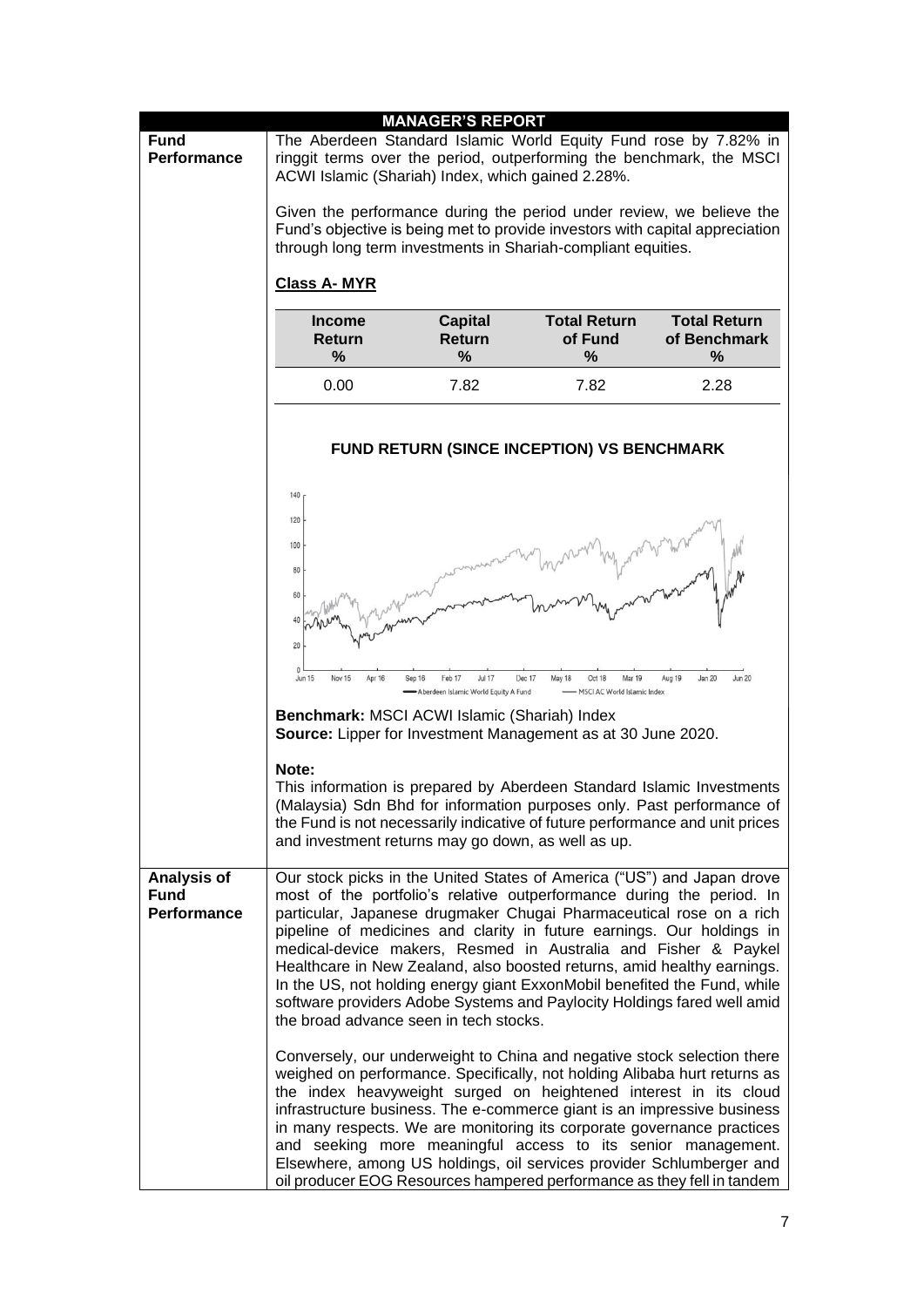|                                                       | with weaker oil prices. We exited Schlumberger as likely cuts in industry<br>capital expenditure dims its outlook. Conversely, we took advantage of<br>share price weakness to top up EOG Resources to our preferred exposure<br>level, as it remains the premier shale producer and is well-positioned to<br>weather the current turmoil. Meanwhile, Indonesian developer Pakuwon<br>Jati declined on concerns that its shopping malls business would be<br>affected by the pandemic. However, we believe its fundamentals remain<br>unchanged in the longer term. |      |      |  |
|-------------------------------------------------------|---------------------------------------------------------------------------------------------------------------------------------------------------------------------------------------------------------------------------------------------------------------------------------------------------------------------------------------------------------------------------------------------------------------------------------------------------------------------------------------------------------------------------------------------------------------------|------|------|--|
| <b>Portfolio</b><br><b>Turnover Ratio</b>             | 2020                                                                                                                                                                                                                                                                                                                                                                                                                                                                                                                                                                | 2019 | 2018 |  |
| ("PTR")                                               | 0.75                                                                                                                                                                                                                                                                                                                                                                                                                                                                                                                                                                | 0.51 | 0.32 |  |
|                                                       | There are no significant changes to the portfolio turnover ratio.                                                                                                                                                                                                                                                                                                                                                                                                                                                                                                   |      |      |  |
| <b>Gross</b><br><b>Distribution</b><br>per Unit (sen) | The Fund has not distributed income for the last 5 financial years.                                                                                                                                                                                                                                                                                                                                                                                                                                                                                                 |      |      |  |
| <b>Net</b><br><b>Distribution</b><br>per Unit (sen)   | The Fund has not distributed income for the last 5 financial years.                                                                                                                                                                                                                                                                                                                                                                                                                                                                                                 |      |      |  |

# **YOU SHOULD NOT MAKE PAYMENT IN CASH TO A UNIT TRUST CONSULTANT OR ISSUE A CHEQUE IN THE NAME OF A UNIT TRUST CONSULTANT**

### **PAST PERFORMANCE OF THE FUND IS NOT AN INDICATION OF ITS FUTURE PERFORMANCE**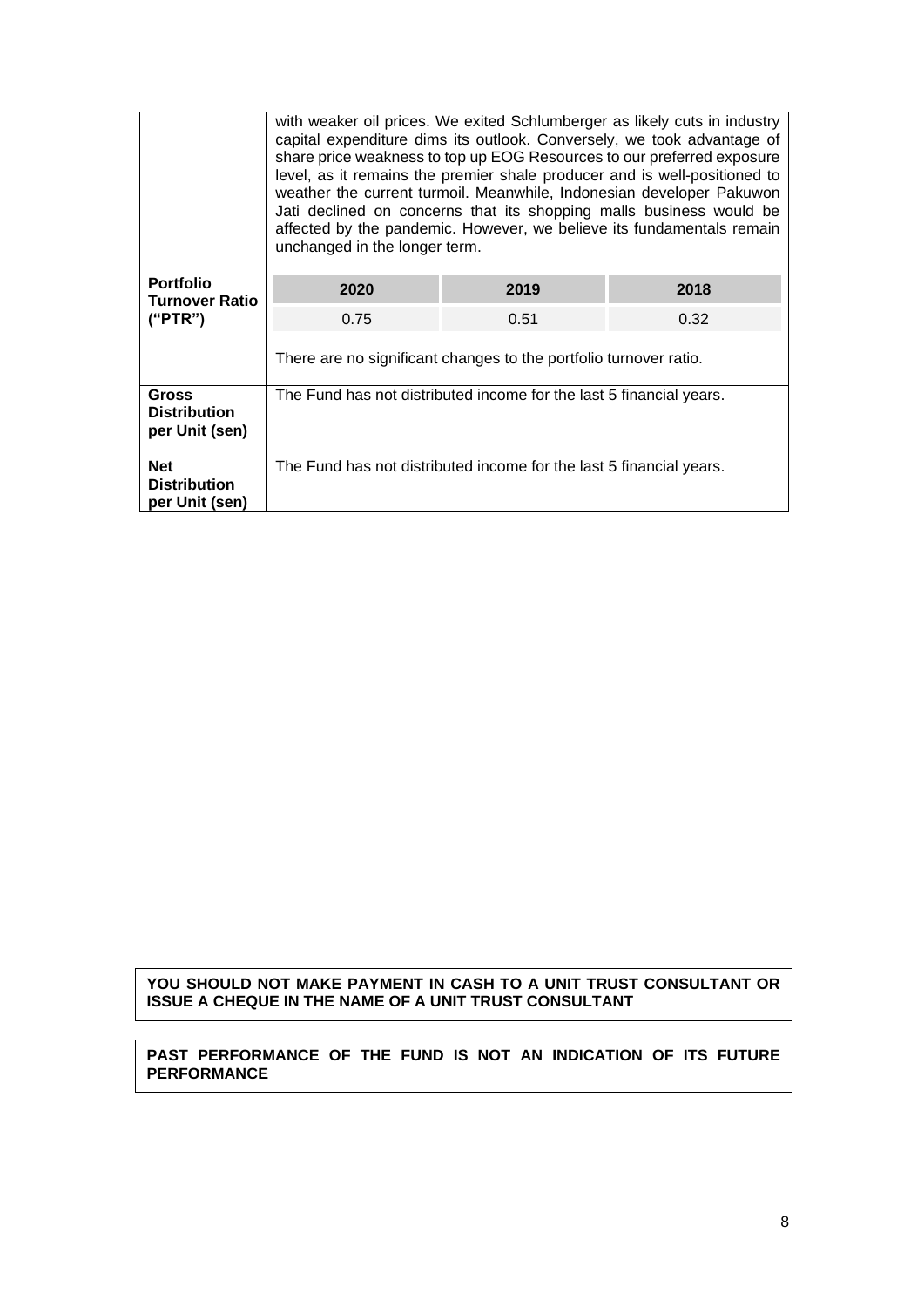#### **CONTACT INFORMATION**

#### **Who should I contact for further information or to lodge a complaint?**

- 1. For further information regarding the Fund, you may contact:
	- (a) the distributor from whom you purchased the Fund. For the complete list of distributors, please refer to [www.aberdeenstandard.my](http://www.aberdeenstandard.my/)
	- (b) **Aberdeen Standard Islamic Investments (Malaysia) Sdn Bhd**  Suite 26.3, Level 26, Menara IMC, Letter Box No.66 No. 8, Jalan Sultan Ismail, 50250 Kuala Lumpur, Malaysia Tel: +603 2053 3800 Fax: +603 2031 1868 Email: [Malaysia.ClientServices@aberdeenstandard.com](mailto:Malaysia.ClientServices@aberdeenstandard.com)
- 2. For internal dispute resolution, you may contact us:
	- (a) via phone at  $\div 60320533800$
	- (b) via email to : [Malaysia.ClientServices@aberdeenstandard.com](mailto:Malaysia.ClientServices@aberdeenstandard.com)
	- (c) via letter to : Suite 26.3, Level 26, Menara IMC, Letter Box No. 66
		- No. 8 Jalan Sultan Ismail, 50250 Kuala Lumpur, Malaysia.

Complaints made in writing should include the following information:

- (a) particulars of the complainant this include name, address, contact number, email address and other relevant information;
- (b) parties alleged to be involved in the improper conduct; and
- (c) supporting documents/evidence (if any).
- 3. If you are dissatisfied with the outcome of the internal dispute resolution process, please refer your dispute to the Securities Industry Dispute Resolution Center (SIDREC):
	- (a) via phone to : 03-2282 2280<br>(b) via fax to : 03-2282-3855
	-
	- (b) via fax to  $(c)$  via email to  $:$  info@sidrec.com.my
	- (d) via letter to : Securities Industry Dispute Resolution Center (SIDREC)
		- Unit A-9-1, Level 9, Tower A, Menara UOA Bangsar

No. 5, Jalan Bangsar Utama 1, 59000 Kuala Lumpur, Malaysia.

4. You can also direct your complaint to the Securities Commission Malaysia (SC) even if you have initiated a dispute resolution process with SIDREC. To make a complaint, please contact the SC's Consumer & Investor Office:

(a) via phone to the Aduan Hotline at  $: 03 - 62048999$ 

- (b) via fax to : 03 6204 8991
- 
- 
- (c) via e-mail to :  $\blacksquare$ : aduan@seccom.com.my
	-
- (d) via online complaint form available at www.sc.com.my
- (e) via letter (e) via letter to : Consumer & Investor Office Securities Commission Malaysia No 3 Persiaran Bukit Kiara Bukit Kiara 50490 Kuala Lumpur, Malaysia
- 5. Federation of Investment Managers Malaysia (FiMM)'s Complaints Bureau:
	- (a) via phone at  $\div 603\ 2092\ 3800$ <br>(b) via fax to  $\div 603\ 2093\ 2700$
	- $: +603$  2093 2700
	- (c) via email to  $\therefore$  complaints @fimm.com.my
	- (d) via letter to : Legal, Secretarial & Regulatory Affairs Federation of Investment Managers Malaysia 19-06-1, 6<sup>th</sup> Floor, Wisma Tune, No. 19, Lorong Dungun, Damansara Heights, 50490 Kuala Lumpur, Malaysia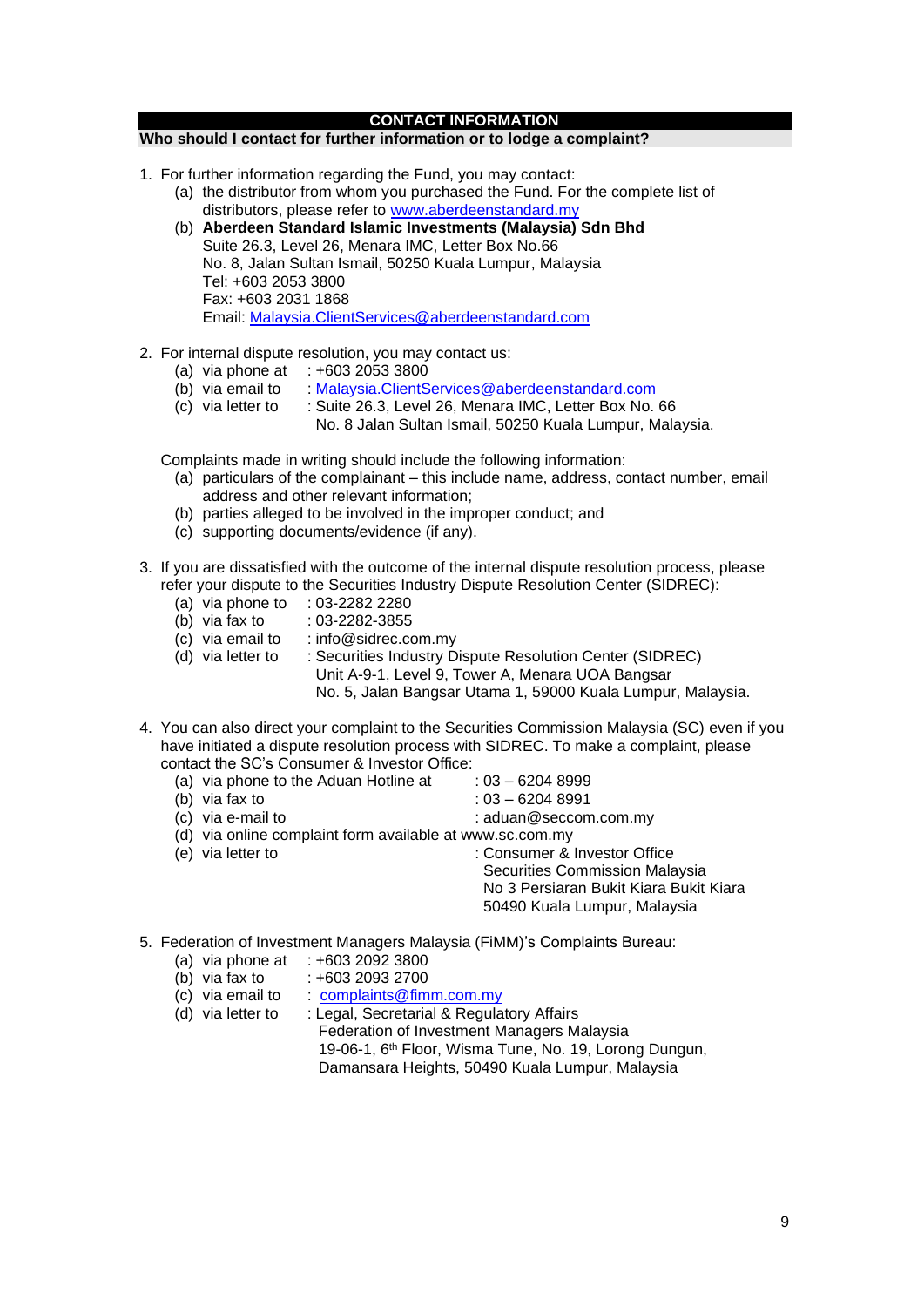|                                | <b>APPENDIX: GLOSSARY</b>                                                                                                               |
|--------------------------------|-----------------------------------------------------------------------------------------------------------------------------------------|
| "Business Day"                 | means a day on which Bursa Malaysia Securities Berhad is open                                                                           |
|                                | for trading and banks in Kuala Lumpur are open for business.                                                                            |
| "Cooling-off Period"           | means a period of six (6) Business Days from the date the                                                                               |
|                                | application for purchase from a Unit Holder, who is qualified for                                                                       |
|                                | Cooling-off Rights, is received by the Manager.                                                                                         |
| "Cooling-off Right"            | means the right of a Unit Holder to obtain a refund of his<br>investment in the Fund, if the request is made within the Cooling-        |
|                                | off Period. This right is only given to an individual Unit Holder                                                                       |
|                                | (other than staff and agents of the Manager, and a person                                                                               |
|                                | registered with a body approved by the SC to deal in unit trusts)                                                                       |
|                                | who is investing in any fund managed by the Manager for the                                                                             |
|                                | first time. The Unit Holder shall be refunded within 10 days of                                                                         |
|                                | receipt of the cooling-off application by the Manager.                                                                                  |
| "Deed"                         | means the deed dated 10 September 2012 as amended by the                                                                                |
|                                | supplemental deed dated 11 March 2013, the second                                                                                       |
|                                | supplemental deed dated 27 March 2015, the third supplemental                                                                           |
|                                | deed dated 16 October 2015, the fourth supplemental deed<br>dated 13 November 2018 and the fifth supplemental deed dated                |
|                                | 5 October 2020, and any other supplemental deeds that may be                                                                            |
|                                | entered into between the Manager and the Trustee and                                                                                    |
|                                | registered with the SC from time to time.                                                                                               |
| "Eligible Market"              | means a market that:                                                                                                                    |
|                                | (a) is regulated by a regulatory authority;                                                                                             |
|                                | (b) operates regularly;                                                                                                                 |
|                                | (c) is open to the public; and                                                                                                          |
|                                | (d) has adequate liquidity for the purposes of the Fund.                                                                                |
|                                | For investments in a foreign market*, a foreign market is an                                                                            |
|                                | eligible market where it has satisfactory provisions relating to:                                                                       |
|                                | (a) the regulation of the foreign market;                                                                                               |
|                                | (b) the general carrying on of business in the market with                                                                              |
|                                | due regard to the interests of the public;                                                                                              |
|                                | (c) adequacy of market information;                                                                                                     |
|                                | (d) corporate governance;                                                                                                               |
|                                | (e) disciplining of participants for conduct inconsistent with                                                                          |
|                                | just and equitable principles in the transaction of<br>business, or for a contravention of, or a failure to comply                      |
|                                | with the rules of the market; and                                                                                                       |
|                                | arrangements for the unimpeded transmission of<br>(f)                                                                                   |
|                                | income and capital from the foreign market.                                                                                             |
|                                |                                                                                                                                         |
|                                | Note:                                                                                                                                   |
|                                | * Investments in a foreign market are limited to markets where                                                                          |
|                                | the regulatory authority is an ordinary or associate member of<br>the International Organization of Securities Commissions              |
|                                | (IOSCO).                                                                                                                                |
| "Fund"                         | refers to Aberdeen Standard Islamic World Equity Fund.                                                                                  |
| "long term"                    | means a period of more than 5 years.                                                                                                    |
| "the Manager"                  | Aberdeen Standard Islamic Investments (Malaysia) Sdn Bhd                                                                                |
| "Net Asset Value"<br><b>or</b> | means the value of all the assets of the Fund less the value of                                                                         |
| "NAV"                          | all the liabilities of the Fund at a valuation point; where the Fund                                                                    |
|                                | has more than one class of Units, there shall be a Net Asset                                                                            |
| "NAV per Unit"                 | Value of the Fund attributable to each class of Units.                                                                                  |
|                                | means the NAV of the Fund at a particular valuation point divided<br>by the number of Units in circulation at the same valuation point; |
|                                | where the Fund has more than one class of Units, there shall be                                                                         |
|                                | a Net Asset Value per Unit for each class of Units; the Net Asset                                                                       |